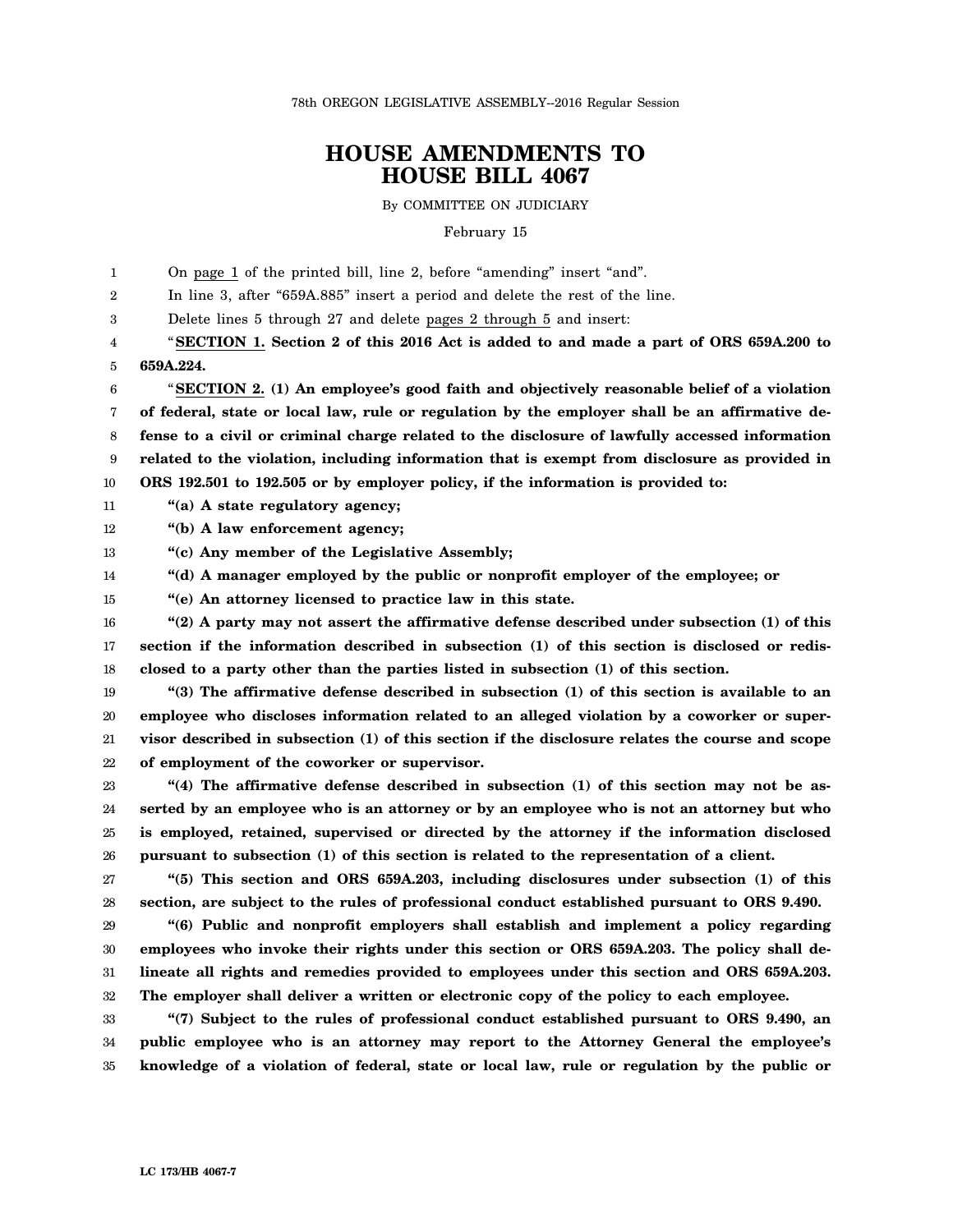1 2 3 4 5 6 7 8 9 10 11 12 13 14 15 16 17 18 19 20 21 22 23 24 25 26 27 28 29 30 31 32 33 34 35 36 37 38 39 40 41 42 43 44 **nonprofit employer. "(8) Information disclosed under subsection (1) of this section that is subject to ORS 40.225 shall remain subject to attorney-client privilege.** "**SECTION 3.** ORS 659A.200 is amended to read: "659A.200. As used in ORS 659A.200 to 659A.224: "(1) 'Disciplinary action' includes but is not limited to any discrimination, dismissal, demotion, transfer, reassignment, supervisory reprimand, warning of possible dismissal or withholding of work, whether or not the action affects or will affect employee compensation. "(2) 'Employee' means a person: "(a) Employed by or under contract with the state or any agency of or political subdivision in the state; "(b) Employed by or under contract with any person authorized to act on behalf of the state, or agency of the state or subdivision in the state, with respect to control, management or supervision of any employee; "(c) Employed by the public corporation created under ORS 656.751; "(d) Employed by a contractor who performs services for the state, agency or subdivision, other than employees of a contractor under contract to construct a public improvement; [*and*] "(e) Employed by or under contract with any person authorized by contract to act on behalf of the state, agency or subdivision[*.*]**; "(f) Employed by a nonprofit organization; or "(g) Serving as a member of a board of directors of a nonprofit organization. "(3) 'Information' includes public and private records, documents and electronically stored data. "(4) 'Knowledge' means actual knowledge. "(5) 'Nonprofit organization' or 'nonprofit' means an organization or group of organizations described in section 501(c)(3) of the Internal Revenue Code that is exempt from income tax under section 501(a) of the Internal Revenue Code.** "[*(3)*] **(6)** 'Public employer' means: "(a) The state or any agency of or political subdivision in the state; [*and*] "(b) Any person authorized to act on behalf of the state, or any agency of or political subdivision in the state, with respect to control, management or supervision of any employee**; or**[*.*] "**(c) An employer who employs an employee described in subsections (2)(a) to (e) of this section.** "**SECTION 4.** ORS 659A.203 is amended to read: "659A.203. (1) Subject to ORS 659A.206, except as provided in ORS 659A.200 to 659A.224, it is an unlawful employment practice for any public **or nonprofit** employer to: "(a) Prohibit any employee from discussing, [*in response to an official request,*] either specifically or generally with any member of the Legislative Assembly, legislative committee staff acting under the direction of a member of the Legislative Assembly, any member of the elected governing body of a political subdivision in the state or any elected auditor of a city, county or metropolitan service district, the activities of: "(A) The state or any agency of or political subdivision in the state; or "(B) Any person authorized to act on behalf of the state or any agency of or political subdivision in the state.

45 "(b) Prohibit any employee from disclosing, or take or threaten to take disciplinary action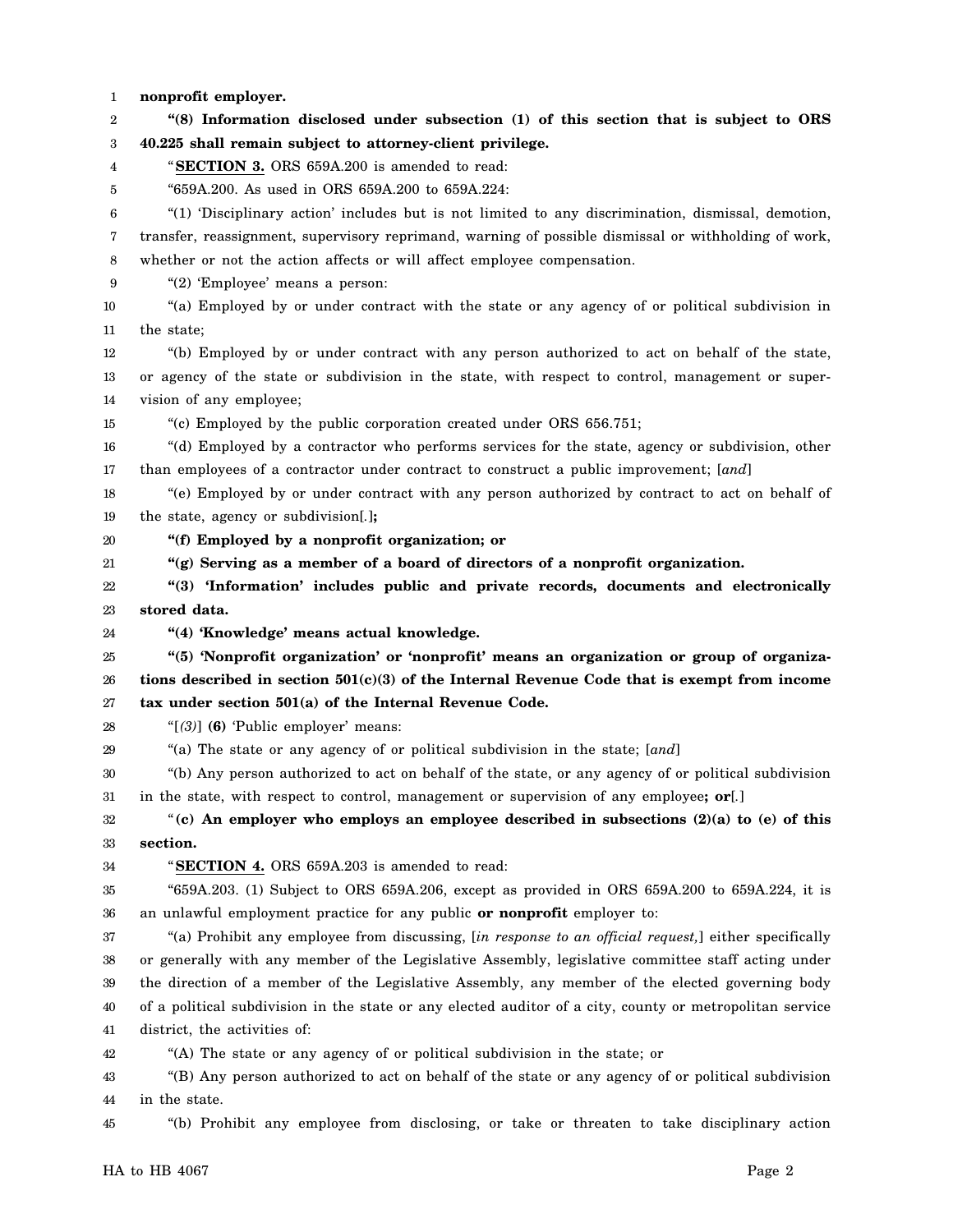1 2 against an employee for the disclosure of any information that the employee reasonably believes is evidence of:

3 4 "(A) A violation of any federal**,** [*or*] state **or local** law, rule or regulation by the [*state, agency or political subdivision*] **public or nonprofit employer**;

5 6 7 "(B) Mismanagement, gross waste of funds or abuse of authority or substantial and specific danger to public health and safety resulting from action of the [*state, agency or political subdivision*] **public or nonprofit employer**; or

8 9 10 11 "(C) Subject to ORS 659A.212 (2), the fact that a person receiving services, benefits or assistance from the state or agency or subdivision, is subject to a felony or misdemeanor warrant for arrest issued by this state, any other state, the federal government, or any territory, commonwealth or governmental instrumentality of the United States.

12 13 "(c) Require any employee to give notice prior to making any disclosure or engaging in discussion described in this section, except as allowed in ORS 659A.206 (1).

14 15 "(d) Discourage, restrain, dissuade, coerce, prevent or otherwise interfere with disclosure or discussions described in this section.

16 17 18 "(2) [*No*] **A** public **or nonprofit** employer [*shall*] **may not** invoke or impose any disciplinary action against an employee for employee activity described in subsection (1) of this section or ORS 659A.212.

19 20 21 "**(3) In any action alleging a violation of this section, a court or officer authorized by law to issue orders may award, in addition to any other relief available, damages in an amount not exceeding \$10,000.**

22

23

"**SECTION 5.** ORS 659A.885 is amended to read:

**"(4) A violation of this section is a Class A misdemeanor.**

24 25 26 27 28 29 30 31 32 33 "659A.885. (1) Any person claiming to be aggrieved by an unlawful practice specified in subsection (2) of this section may file a civil action in circuit court. In any action under this subsection, the court may order injunctive relief and any other equitable relief that may be appropriate, including but not limited to reinstatement or the hiring of employees with or without back pay. A court may order back pay in an action under this subsection only for the two-year period immediately preceding the filing of a complaint under ORS 659A.820 with the Commissioner of the Bureau of Labor and Industries, or if a complaint was not filed before the action was commenced, the twoyear period immediately preceding the filing of the action. In any action under this subsection, the court may allow the prevailing party costs and reasonable attorney fees at trial and on appeal. Except as provided in subsection (3) of this section:

34

"(a) The judge shall determine the facts in an action under this subsection; and

35 36 "(b) Upon any appeal of a judgment in an action under this subsection, the appellate court shall review the judgment pursuant to the standard established by ORS 19.415 (3).

37 38 39 40 41 42 43 "(2) An action may be brought under subsection (1) of this section alleging a violation of ORS 10.090, 10.092, 25.337, 25.424, 171.120, 408.230, 408.237 (2), 475B.233, 476.574, 652.355, 653.060, 653.601 to 653.661, 659.852, 659A.030, 659A.040, 659A.043, 659A.046, 659A.063, 659A.069, 659A.082, 659A.088, 659A.103 to 659A.145, 659A.150 to 659A.186, 659A.194, 659A.199, 659A.203, 659A.218, 659A.228, 659A.230, 659A.233, 659A.236, 659A.250 to 659A.262, 659A.277, 659A.290, 659A.300, 659A.306, 659A.309, 659A.315, 659A.318, 659A.320, 659A.355**,** [*or*] 659A.421**,** [*or ORS*] 653.547 [*and*] **or** 653.549. "(3) In any action under subsection (1) of this section alleging a violation of ORS 25.337, 25.424,

44 45 659.852, 659A.030, 659A.040, 659A.043, 659A.046, 659A.069, 659A.082, 659A.103 to 659A.145, 659A.199, **659A.203,** 659A.228, 659A.230, 659A.250 to 659A.262, 659A.290, 659A.318**,** [*or*] 659A.421**,** [*or ORS*]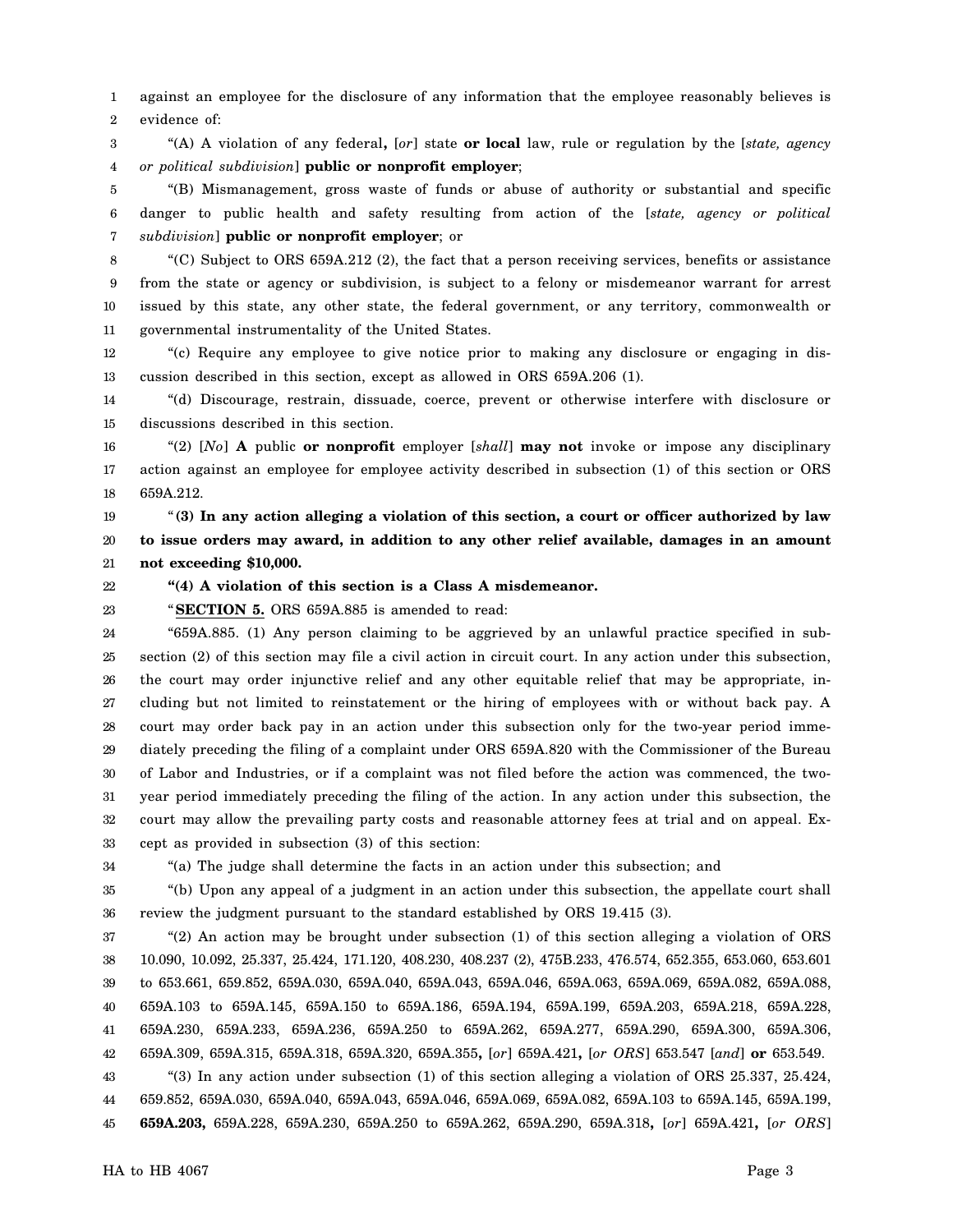1 653.547 [*and*] **or** 653.549:

4

7

2 3 "(a) The court may award, in addition to the relief authorized under subsection (1) of this section, compensatory damages or \$200, whichever is greater, and punitive damages;

"(b) At the request of any party, the action shall be tried to a jury;

5 6 "(c) Upon appeal of any judgment finding a violation, the appellate court shall review the judgment pursuant to the standard established by ORS 19.415 (1); and

"(d) Any attorney fee agreement shall be subject to approval by the court.

8 9 10 "(4) In any action under subsection (1) of this section alleging a violation of ORS 652.355 or 653.060, the court may award, in addition to the relief authorized under subsection (1) of this section, compensatory damages or \$200, whichever is greater.

11 12 13 "(5) In any action under subsection (1) of this section alleging a violation of ORS 171.120, 476.574, [*659A.203*] or 659A.218, the court may award, in addition to the relief authorized under subsection (1) of this section, compensatory damages or \$250, whichever is greater.

14 15 16 "(6) In any action under subsection (1) of this section alleging a violation of ORS 10.090 or 10.092, the court may award, in addition to the relief authorized under subsection (1) of this section, a civil penalty in the amount of \$720.

17 18 19 20 21 22 23 24 "(7) Any individual against whom any distinction, discrimination or restriction on account of race, color, religion, sex, sexual orientation, national origin, marital status or age, if the individual is 18 years of age or older, has been made by any place of public accommodation, as defined in ORS 659A.400, by any employee or person acting on behalf of the place or by any person aiding or abetting the place or person in violation of ORS 659A.406 may bring an action against the operator or manager of the place, the employee or person acting on behalf of the place or the aider or abettor of the place or person. Notwithstanding subsection (1) of this section, in an action under this subsection:

25 26 "(a) The court may award, in addition to the relief authorized under subsection (1) of this section, compensatory and punitive damages;

27 28 29 "(b) The operator or manager of the place of public accommodation, the employee or person acting on behalf of the place, and any aider or abettor shall be jointly and severally liable for all damages awarded in the action;

30 "(c) At the request of any party, the action shall be tried to a jury;

31 "(d) The court shall award reasonable attorney fees to a prevailing plaintiff;

32 33 34 35 "(e) The court may award reasonable attorney fees and expert witness fees incurred by a defendant who prevails only if the court determines that the plaintiff had no objectively reasonable basis for asserting a claim or no reasonable basis for appealing an adverse decision of a trial court; and

36 37 "(f) Upon any appeal of a judgment under this subsection, the appellate court shall review the judgment pursuant to the standard established by ORS 19.415 (1).

38 39 40 41 42 43 44 45 "(8) When the commissioner or the Attorney General has reasonable cause to believe that a person or group of persons is engaged in a pattern or practice of resistance to the rights protected by ORS 659A.145 or 659A.421 or federal housing law, or that a group of persons has been denied any of the rights protected by ORS 659A.145 or 659A.421 or federal housing law, the commissioner or the Attorney General may file a civil action on behalf of the aggrieved persons in the same manner as a person or group of persons may file a civil action under this section. In a civil action filed under this subsection, the court may assess against the respondent, in addition to the relief authorized under subsections (1) and (3) of this section, a civil penalty:

HA to HB 4067 Page 4